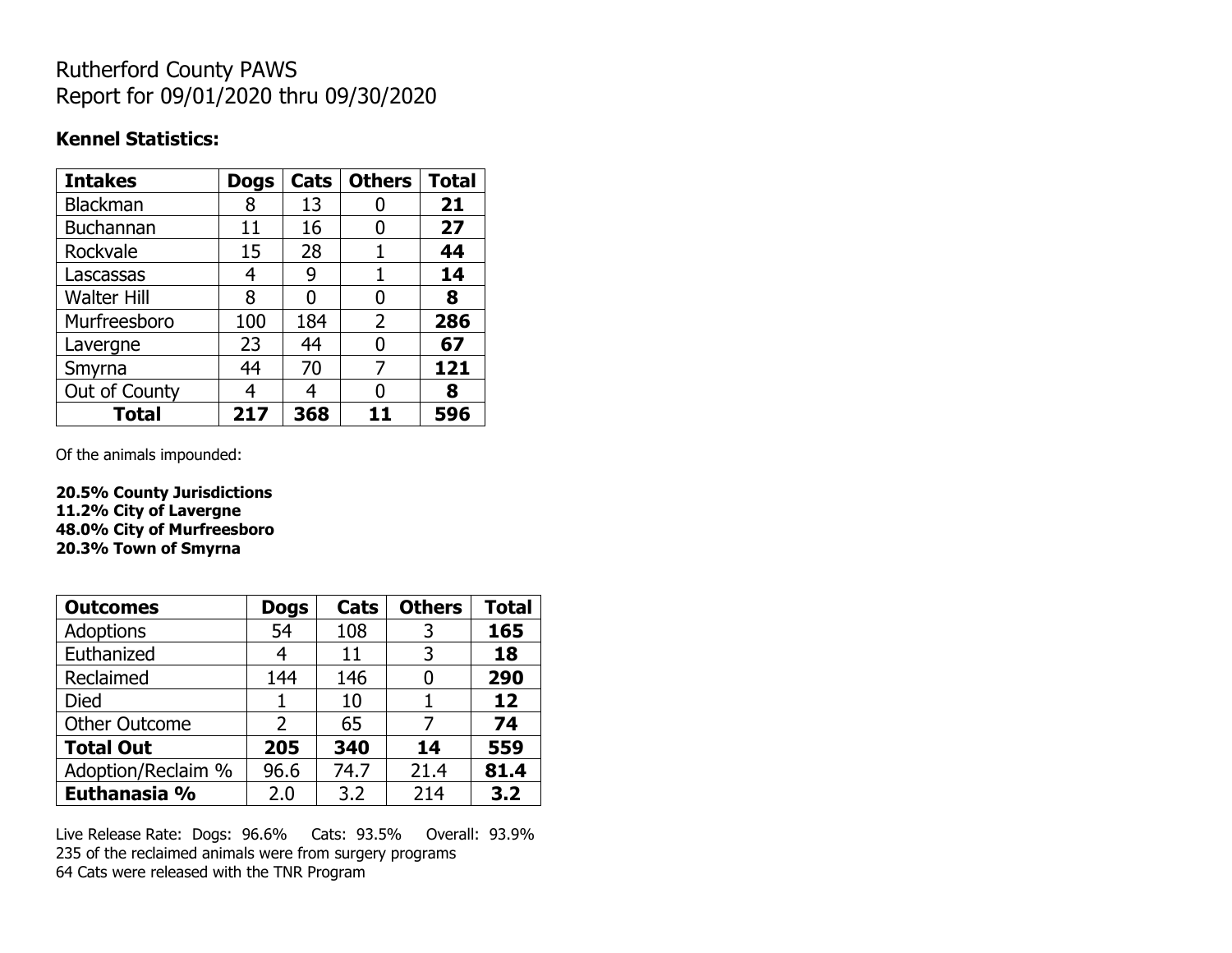Animals left in shelter on 09/30/2020: 109

2390 People visited the shelter looking for a lost /new pet.

1825 Logged calls/voice mails for the month.

### **Activity Report by Jurisdiction:**

| Zones        | <b>Calls Received</b> | Calls Completed |
|--------------|-----------------------|-----------------|
| Blackman     | 117                   | 128             |
| Buchannan    | 102                   | 104             |
| Lavergne     | 138                   | 151             |
| Lascassas    | 137                   | 153             |
| Murfreesboro | 482                   | 506             |
| Rockvale     | 132                   | 136             |
| Smyrna       | 252                   | 265             |
| Walter Hill  | 118                   | 128             |
| Out of Area  | 27                    | 28              |
| <b>Total</b> | 1505                  | 1599            |

42.1% County Jurisdictions 9.2% City of Lavergne 32.0% City of Murfreesboro 16.7% Town of Smyrna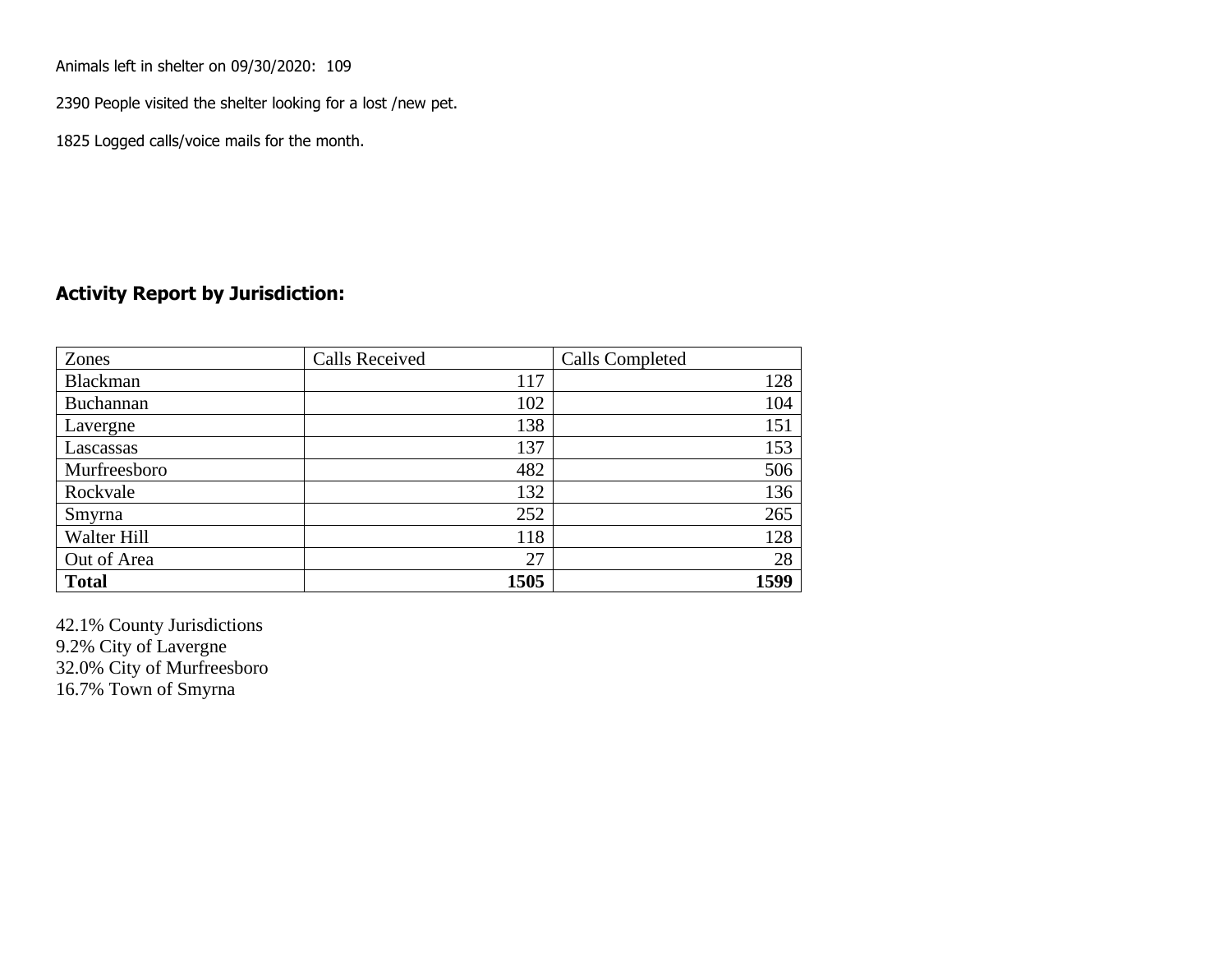# **Mileage:**

| <b>Officer</b> | <b>Miles</b> |
|----------------|--------------|
| 419            | 823          |
| 421            | 972          |
| 422            | 879          |
| 423            | 1258         |
| 424            | 1380         |
| 425            | 1018         |
| 426            | 1207         |
| 427            | 1131         |
| 428            | 967          |
| 430            | 867          |
| 434            | 1173         |
| 437            | 1135         |
|                |              |
|                |              |
|                |              |
|                |              |
|                |              |
| <b>Total</b>   | 12810        |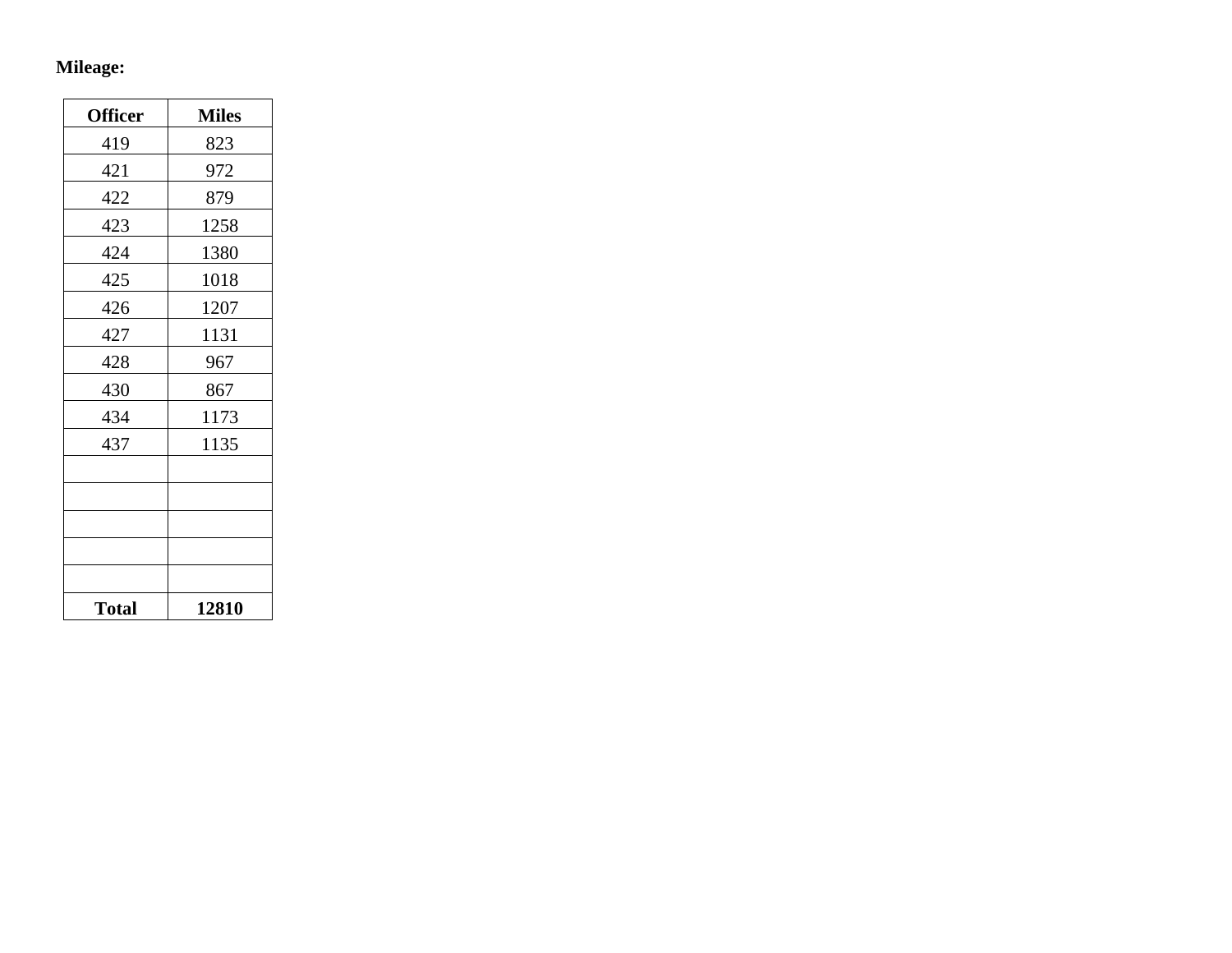## Fiscal Year-to-Date Report 07/01/2020 thru 09/30/2020

### **Kennel Statistics:**

| <b>Intakes</b>     | <b>Dogs</b> | Cats | <b>Others</b> | <b>Total</b> |
|--------------------|-------------|------|---------------|--------------|
| Blackman           | 22          | 51   | 1             | 74           |
| <b>Buchannan</b>   | 29          | 38   | 1             | 68           |
| Rockvale           | 31          | 57   | 2             | 90           |
| Lascassas          | 26          | 34   | 1             | 61           |
| <b>Walter Hill</b> | 18          | 14   | 0             | 32           |
| Murfreesboro       | 336         | 501  | 17            | 854          |
| Lavergne           | 62          | 116  | 5             | 183          |
| Smyrna             | 113         | 193  | 19            | 325          |
| Out of County      | 41          | 23   | 0             | 64           |
| <b>Total</b>       | 678         | 1027 | 46            | 1751         |

Of the animals impounded since July 01:

**22.1% County Jurisdictions**

**10.5% City of Lavergne 48.8% City of Murfreesboro**

**18.6% Town of Smyrna**

| <b>Outcomes</b>      | <b>Dogs</b> | Cats | <b>Others</b>  | <b>Total</b> |
|----------------------|-------------|------|----------------|--------------|
| <b>Adoptions</b>     | 272         | 381  | 6              | 659          |
| Euthanized           | 28          | 46   | 12             | 86           |
| Reclaimed            | 368         | 382  | 0              | 750          |
| <b>Died</b>          |             | 27   | $\overline{2}$ | 30           |
| <b>Other Outcome</b> |             | 181  | 26             | 214          |
| <b>Total Out</b>     | 676         | 1017 | 46             | 1739         |
| Adoption/Reclaim %   | 94.7        | 75.0 | 13.0           | 81.0         |
| Euthanasia %         | 4.1         | 4.5  | 26.1           | 4.9          |

Live Release Rate: 92.4%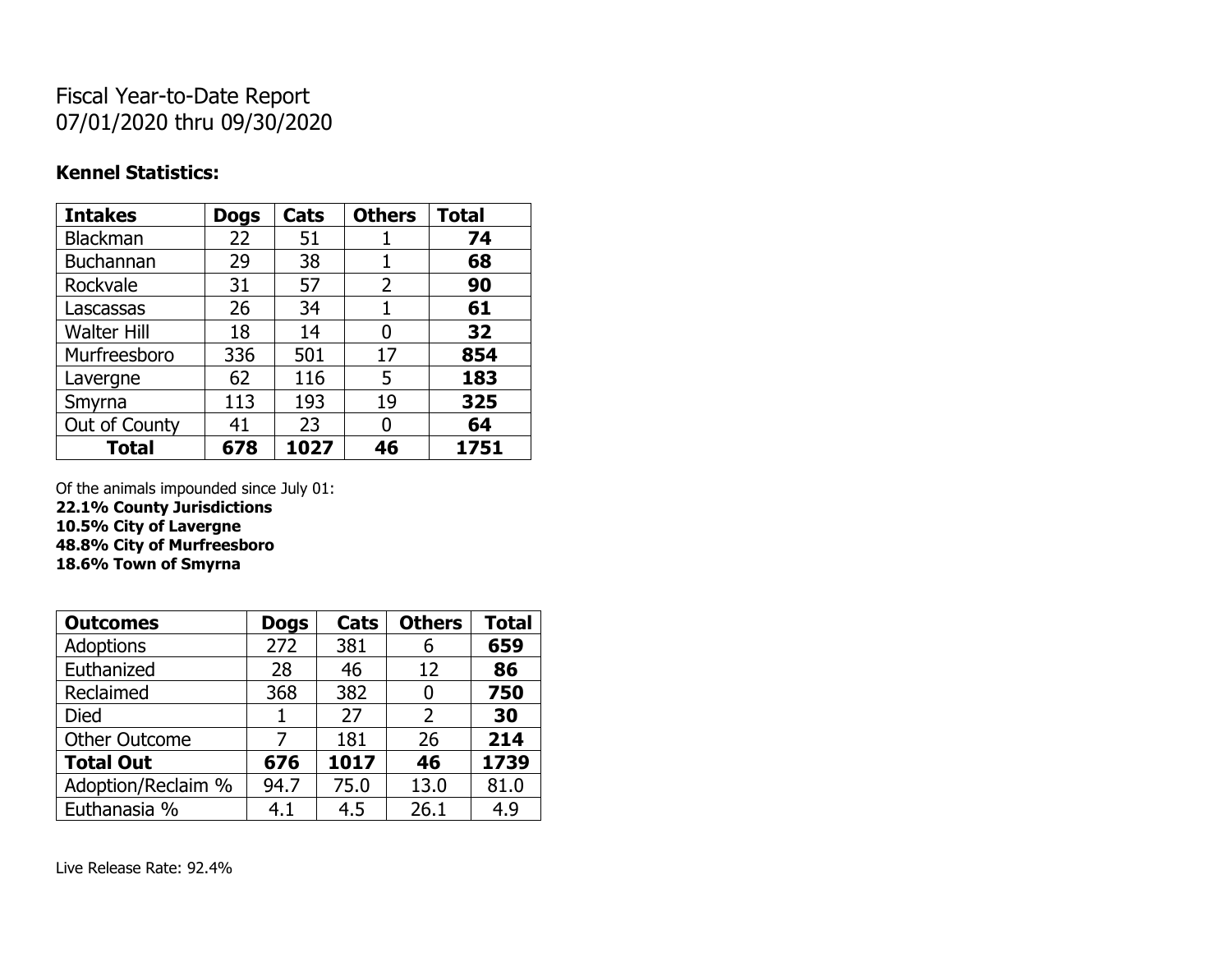6940 People have visited the shelter since July 01, 2020 looking for a lost /new pet.

5994 Logged calls/voice mails since July 01, 2020.

### **Activity Report by Jurisdiction:**

| Zones           | <b>Calls Received</b> | Calls Completed |
|-----------------|-----------------------|-----------------|
| <b>Blackman</b> | 455                   | 467             |
| Buchannan       | 278                   | 281             |
| Lavergne        | 538                   | 551             |
| Lascassas       | 507                   | 523             |
| Murfreesboro    | 1661                  | 1694            |
| Rockvale        | 342                   | 346             |
| Smyrna          | 679                   | 689             |
| Walter Hill     | 330                   | 338             |
| Out of Area     | 109                   | 109             |
| <b>Total</b>    | 4899                  | 4998            |

41.2% County Jurisdictions 11.0% City of Lavergne 33.9% City of Murfreesboro 13.9% Town of Smyrna